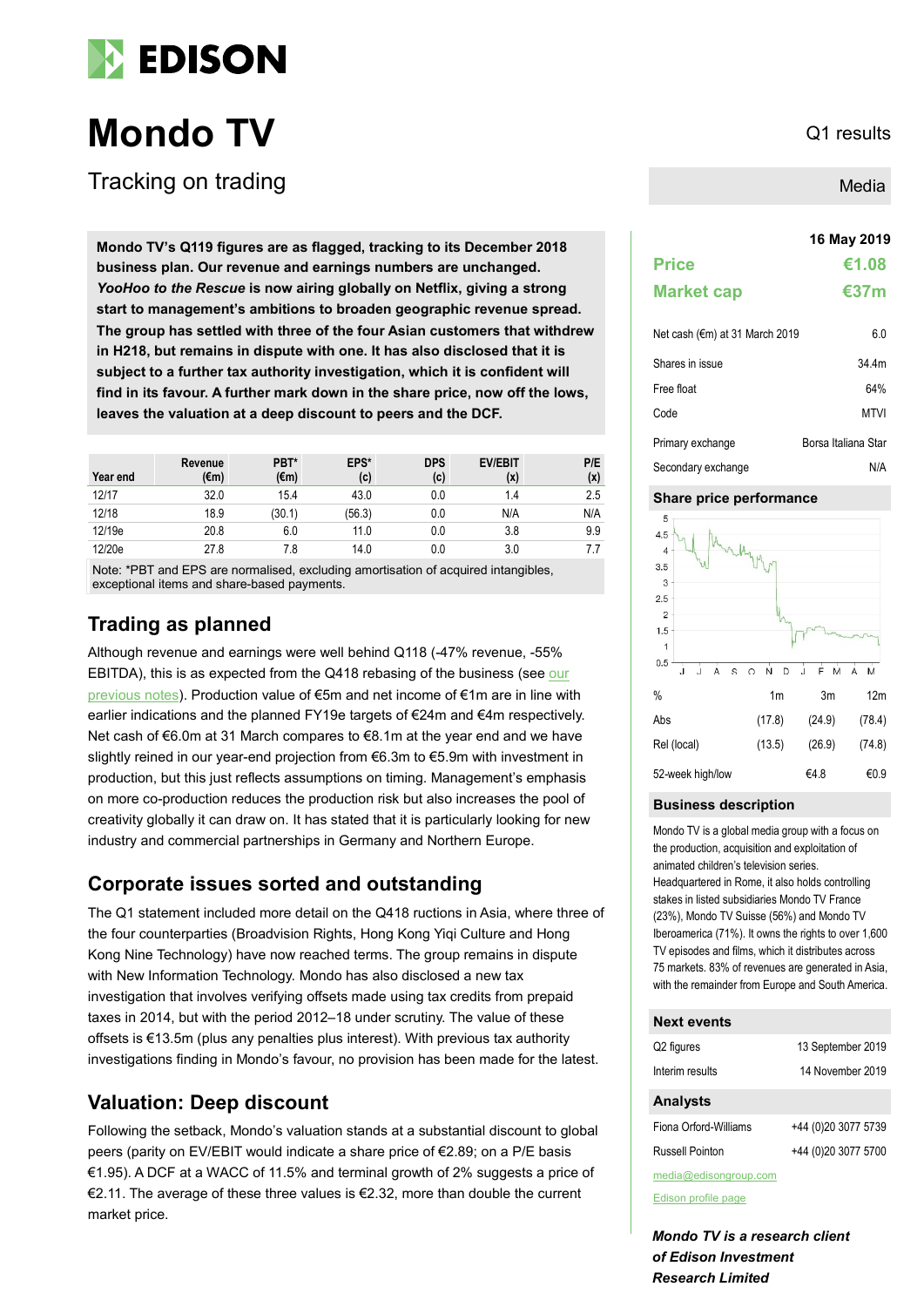

# **Tying up loose ends in Asia**

Hong Kong Nine Technology, the principal client for *Rowly Powly* and *Dee and Doo,* withdrew shortly after the death of Orlando Corradi. Then, in the second half of November, three major Asian customers (Broadvision Rights, Hong Kong Yiqi Culture Film & Television Media and New Information Technology) gave notice that they wished to review their investments following weak demand in their local markets*.* Consequently, Mondo decided to suspend further investment in these projects, which have now been completely written off. The value of the assets was written down with the FY18 results for a total of €56.8m at the consolidated level. This represents a writedown of the library value of €32.9m, with a further adjustment to working capital in trade receivables (mainly from advance sales on these projects) of €23.9m. Net of the related tax offset, this made a total extraordinary non-recurring charge in FY18 of €43.8m.

Further details of the settlements have now been disclosed.

- **The third series of Playtime Buddies for Broadvision Rights is cancelled, but Mondo retains** ownership and distribution rights without any further payments. The third series of *Sissi* will now be 26 episodes and Broadvision is halving its contribution to \$2.4m and Mondo TV's minimum revenue guarantee no longer applies.
- Mondo TV retains the \$11.9m that Hong Kong Yiqi Culture paid for library assets plus the \$3.9m for new productions. No further payments will be made and Mondo regains the exploitation rights for both the library assets and the new properties (*Duckport*, *Partidei* and *Beastkeepers*). Contracts for other properties will continue as normal.
- Hong Kong Nine Technology has agreed that *Rowly Powly* and *Dee and Doo* should be swapped out for other properties currently in negotiation with third-party co-producers.

Mondo TV remains in legal dispute with New Information Technology regarding the contract termination.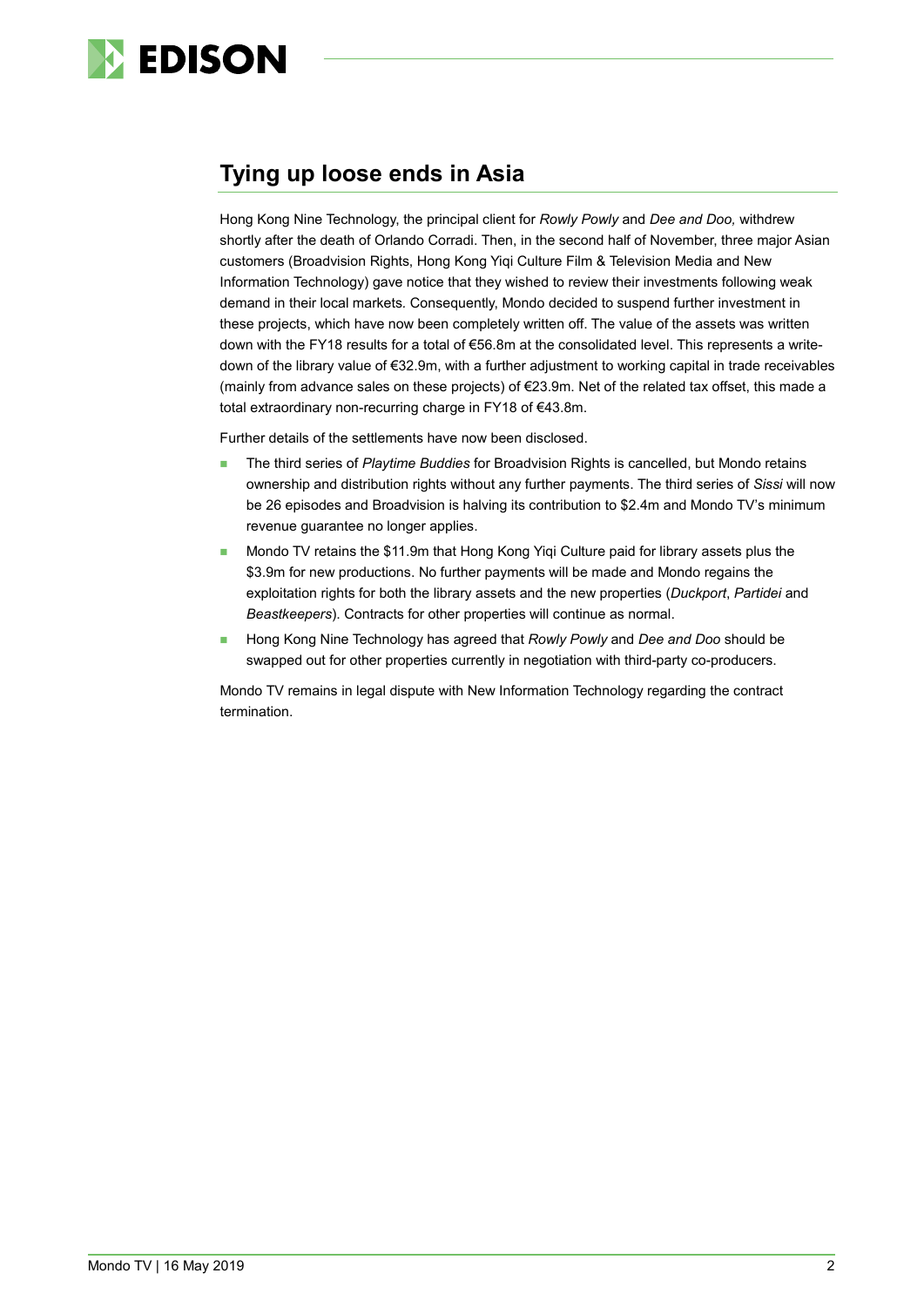

### **Exhibit 1: Financial summary**

| €'m                                                  | 2016           | 2017           | 2018           | 2019e          | 2020e          |
|------------------------------------------------------|----------------|----------------|----------------|----------------|----------------|
| 31-December                                          | <b>IFRS</b>    | <b>IFRS</b>    | <b>IFRS</b>    | <b>IFRS</b>    | <b>IFRS</b>    |
| <b>INCOME STATEMENT</b><br>Revenue                   | 27.4           | 32.0           | 18.9           | 20.8           | 27.8           |
| Cost of Sales                                        | (9.3)          | (8.3)          | (7.7)          | (7.0)          | (9.2)          |
| <b>Gross Profit</b>                                  | 18.1           | 23.7           | 11.2           | 13.9           | 18.6           |
| <b>EBITDA</b>                                        | 18.1           | 23.7           | 11.2           | 13.9           | 18.6           |
| Operating Profit (before amort. and except.)         | 12.7           | 17.6           | (30.6)         | 6.3            | 8.1            |
| Amortisation of acquired intangibles<br>Exceptionals | 0.0<br>0.0     | 0.0<br>0.0     | 0.0<br>(23.9)  | 0.0<br>0.0     | 0.0<br>0.0     |
| Share-based payments                                 | 0.0            | 0.0            | 0.0            | 0.0            | 0.0            |
| Reported operating profit                            | 12.7           | 17.6           | (54.5)         | 6.3            | 8.1            |
| Net Interest                                         | 0.0            | (2.2)          | 0.5            | (0.3)          | (0.3)          |
| Joint ventures & associates (post tax)               | 0.0            | 0.0<br>0.0     | 0.0<br>0.0     | 0.0<br>0.0     | 0.0            |
| Exceptionals<br>Profit Before Tax (norm)             | 0.0<br>12.7    | 15.4           | (30.1)         | 6.0            | 0.0<br>7.8     |
| Profit Before Tax (reported)                         | 12.7           | 15.4           | (54.0)         | 6.0            | 7.8            |
| Reported tax                                         | (4.5)          | (3.1)          | 11.5           | (1.6)          | (2.0)          |
| Profit After Tax (norm)                              | 8.3            | 12.3           | (22.0)         | 4.5            | 5.8            |
| Profit After Tax (reported)                          | 8.3<br>0.3     | 12.3<br>0.5    | (42.5)<br>3.0  | 4.5<br>(0.7)   | 5.8<br>(1.0)   |
| Minority interests<br>Discontinued operations        | 0.0            | 0.0            | 0.0            | 0.0            | 0.0            |
| Net income (normalised)                              | 8.6            | 12.8           | (19.0)         | 3.8            | 4.8            |
| Net income (reported)                                | 8.6            | 12.8           | (39.5)         | 3.8            | 4.8            |
| Average Number of Shares Outstanding (m)             | 27             | 30             | 34             | 34             | 34             |
| EPS - normalised (c)                                 | 31.1           | 43.0           | (56.3)         | 11.0           | 14.0           |
| EPS - normalised fully diluted (c)                   | 31.1           | 43.0           | (56.3)         | 11.0           | 14.0           |
| $EPS - (c)$<br>Dividend per share (c)                | 31.1<br>2.0    | 43.0<br>0.0    | (117.0)<br>0.0 | 11.0<br>0.0    | 14.0<br>0.0    |
| Revenue growth (%)                                   | 63.2           | 16.8           | (40.9)         | 10.2           | 33.2           |
| Gross Margin (%)                                     | 66.0           | 74.0           | 59.2           | 66.6           | 66.9           |
| EBITDA Margin (%)                                    | 66.0           | 74.0           | 59.2           | 66.6           | 66.9           |
| Normalised Operating Margin                          | 46.4           | 54.9           | (162.0)        | 30.4           | 29.4           |
| <b>BALANCE SHEET</b>                                 |                |                |                |                |                |
| <b>Fixed Assets</b>                                  | 37.0           | 47.9           | 46.0           | 51.6           | 52.3           |
| Intangible Assets<br><b>Tangible Assets</b>          | 31.4<br>0.3    | 44.1<br>0.4    | 30.9<br>0.4    | 36.5<br>0.4    | 37.1<br>0.4    |
| Investments & other                                  | 5.3            | 3.4            | 14.7           | 14.7           | 14.7           |
| <b>Current Assets</b>                                | 37.8           | 53.6           | 37.2           | 36.6           | 50.7           |
| <b>Stocks</b>                                        | 0.0            | 0.0            | 0.0            | 0.0            | 0.0            |
| Debtors<br>Cash & cash equivalents                   | 31.7<br>1.8    | 47.9<br>2.4    | 20.6<br>12.5   | 21.9<br>10.3   | 29.2<br>17.1   |
| Other                                                | 4.3            | 3.3            | 4.2            | 4.4            | 4.4            |
| <b>Current Liabilities</b>                           | (14.0)         | (22.6)         | (25.2)         | (23.8)         | (30.7)         |
| Creditors                                            | (11.7)         | (15.0)         | (21.6)         | (20.3)         | (27.2)         |
| Tax and social security                              | (0.2)<br>(2.1) | (0.4)<br>(3.6) | (0.5)<br>(3.1) | (0.5)<br>(3.1) | (0.5)<br>(3.1) |
| Short term borrowings<br>Other                       | 0.0            | (3.7)          | (0.0)          | 0.0            | 0.0            |
| Long Term Liabilities                                | (0.8)          | (1.2)          | (1.9)          | (1.4)          | (1.4)          |
| Long term borrowings                                 | (0.6)          | (0.7)          | (1.3)          | (1.3)          | (1.3)          |
| Other long term liabilities                          | (0.2)          | (0.5)          | (0.6)          | (0.1)          | (0.1)          |
| Net Assets<br>Minority interests                     | 60.0<br>0.0    | 77.7<br>(0.6)  | 56.1<br>2.1    | 63.0<br>0.7    | 70.8<br>1.0    |
| Shareholders' equity                                 | 60.0           | 77.1           | 58.2           | 63.7           | 71.9           |
| <b>CASH FLOW</b>                                     |                |                |                |                |                |
| Op Cash Flow before WC and tax                       | 18.1           | 23.7           | 11.2           | 13.9           | 18.6           |
| Working capital                                      | (1.9)          | (11.2)         | 6.0            | (2.6)          | (0.4)          |
| Exceptional & other                                  | 0.7            | (0.8)          | (11.0)         | 0.0            | 0.0            |
| Tax<br>Net operating cash flow                       | (4.5)<br>12.5  | (3.1)<br>8.7   | 11.5<br>17.7   | 0.0<br>11.2    | 0.0<br>18.2    |
| Capex                                                | (20.6)         | (19.2)         | (28.6)         | (13.1)         | (11.1)         |
| Acquisitions/disposals                               | 0.0            | 0.0            | 0.0            | 0.0            | 0.0            |
| Net interest                                         | (0.2)          | (0.2)          | 0.0            | (0.3)          | (0.3)          |
| Equity financing<br>Dividends                        | 7.2<br>0.0     | 9.4<br>0.0     | 20.9<br>0.0    | 0.0<br>0.0     | 0.0<br>0.0     |
| Other                                                | 0.3            | 0.1            | 0.0            | 0.0            | 0.0            |
| Net Cash Flow                                        | (0.7)          | (1.2)          | 10.1           | (2.2)          | $6.8\,$        |
| Opening net debt/(cash)                              | 0.2            | 0.9            | 2.0            | (8.1)          | (5.9)          |
| FX                                                   | (0.1)<br>0.0   | 0.1<br>0.0     | 0.0<br>0.0     | 0.0<br>0.0     | 0.0<br>0.0     |
| Other non-cash movements<br>Closing net debt/(cash)  | 0.9            | $2.0\,$        | (8.1)          | (5.9)          | (12.7)         |
|                                                      |                |                |                |                |                |

Source: Company accounts, Edison Investment Research